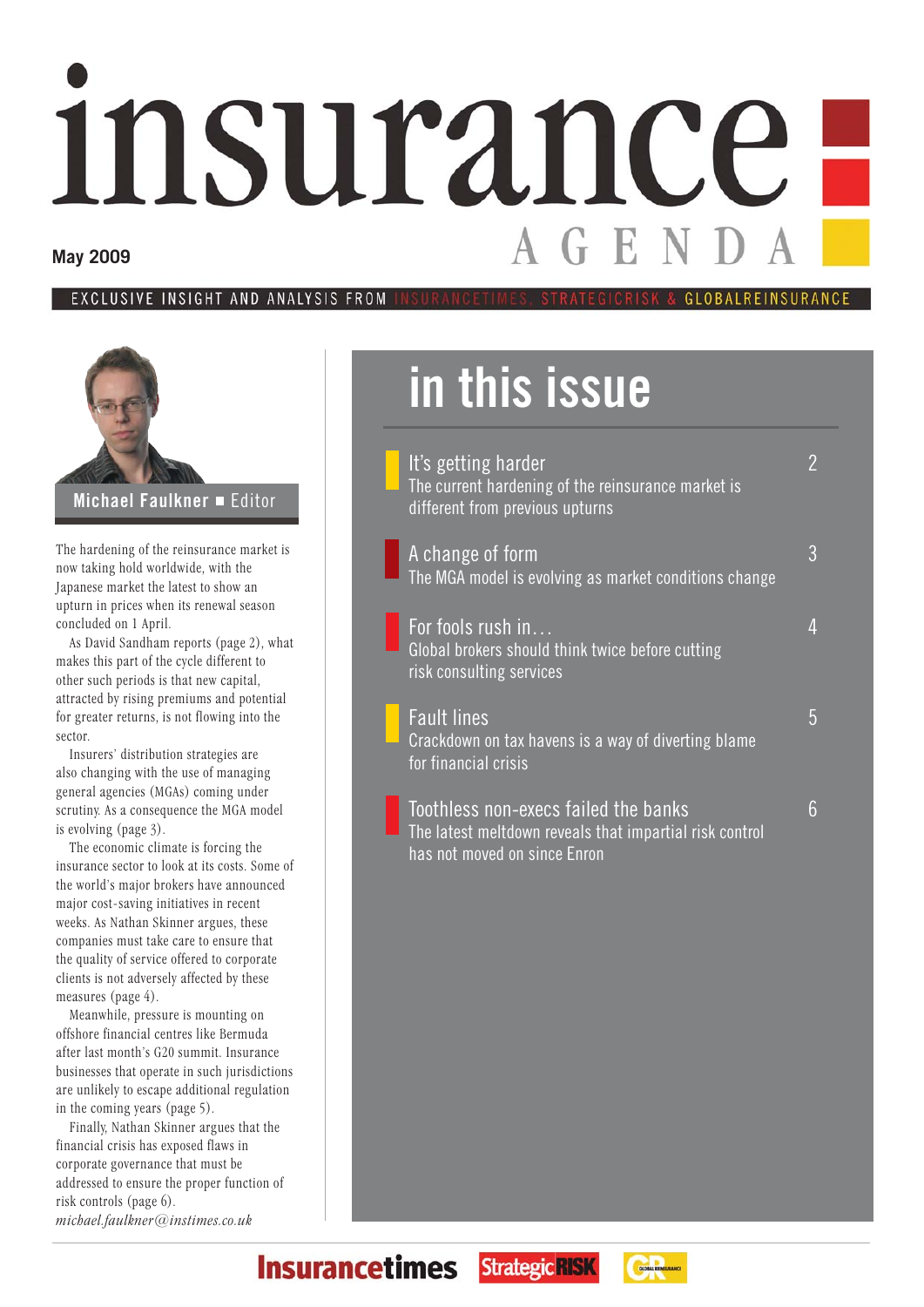### insurance AGENDA

**David Sandham** • Editor • Global Reinsurance

### **It's getting harder**

The current hardening of the reinsurance market is different from previous upturns

The reinsurance market is now in a hard phase worldwide. The Japanese reinsurance market recently firmed and turned, following other international markets. At the 1 April renewals, Japanese wind prices were up for the first time in three years, firming in a range of 2.5%- 12.5%, according to recent figures from broker Guy Carpenter. Furthermore, the oversubscription rate reduced from 114% to 109%, a sign of market hardening. Japanese earthquake prices were also up for the first time in three years: pro rata reinsurance was up by 2.5%, and excess of loss was from between 2.5% and 7.5% higher.

An important reason for the firming of rates in Japan is currency effects. The yen is very strong relative to the dollar and sterling. Providers of reinsurance capacity from weaker currencies have been restricted in writing business. Reinsurers in Lloyd's and the London market have seen their capacity to write Japanese business restricted because of the weakness in the pound sterling.

Although Japanese rates are firming, they are not doing so as fast as US rates. US property and casualty reinsurance rates were up 10-14% year on year on 1 April, according to Guy Carpenter. The US firming began at the 1 January, 2009 renewals, when the average reinsurance rate increase was 11%.

Behind the worldwide hardening reinsurance market is weakness in reinsurer balance sheets. Last year, many reinsurers saw their shareholders' equity contract sharply, hit by investment losses. Most reinsurers lost money last year. Guy Carpenter's Global Reinsurance composite, a selection of large reinsurance companies from around the world, saw an aggregate loss in 2008 compared with a profit in 2007. Return on equity across the composite in 2008 was minus 6.2%.

It is worth noting that reinsurance underwriting remained profitable last year, even though underwriting profits were very sharply down. In the early part of 2008 there were many large individual losses, then in the second half of the year the giant Hurricane Ike caused much higher losses than originally projected. But overall, losses on the investment side are the main reason for balance sheet weakness among reinsurers.

Unusually, despite the hard reinsurance market, there is little sign of new capital flowing into the sector. Market turns have historically been accompanied by an influx of new capital chasing the higher rates. Part of the reason for the lack of it this time, is that reinsurers' investment losses remain for the present mostly unrealised losses. Reinsurers have not been forced into a fire sale of underperforming assets. Their cash flow remains strong. In consequence, the reinsurance market hardening, though significant, is not dramatic or extreme. If negative operating cash flow were to occur among reinsurers, then reinsurance prices could turn up very dramatically indeed.

*david.sandham@globalreinsurance.com*

#### **Key points**

• The reinsurance market is hardening worldwide

- The main reason for this is weakness in reinsurer balance sheets
- Reinsurers' cash flow remains strong, which has moderated the upturn

#### **Archive**

 $\rightarrow$  Video: reasons behind the hardening market 12 February 2009

➔ Rates: it's not what you think 5 February 2009

**→ Market enters new phase** 12 January 2009

Read these stories at www.globalreinsurance.com

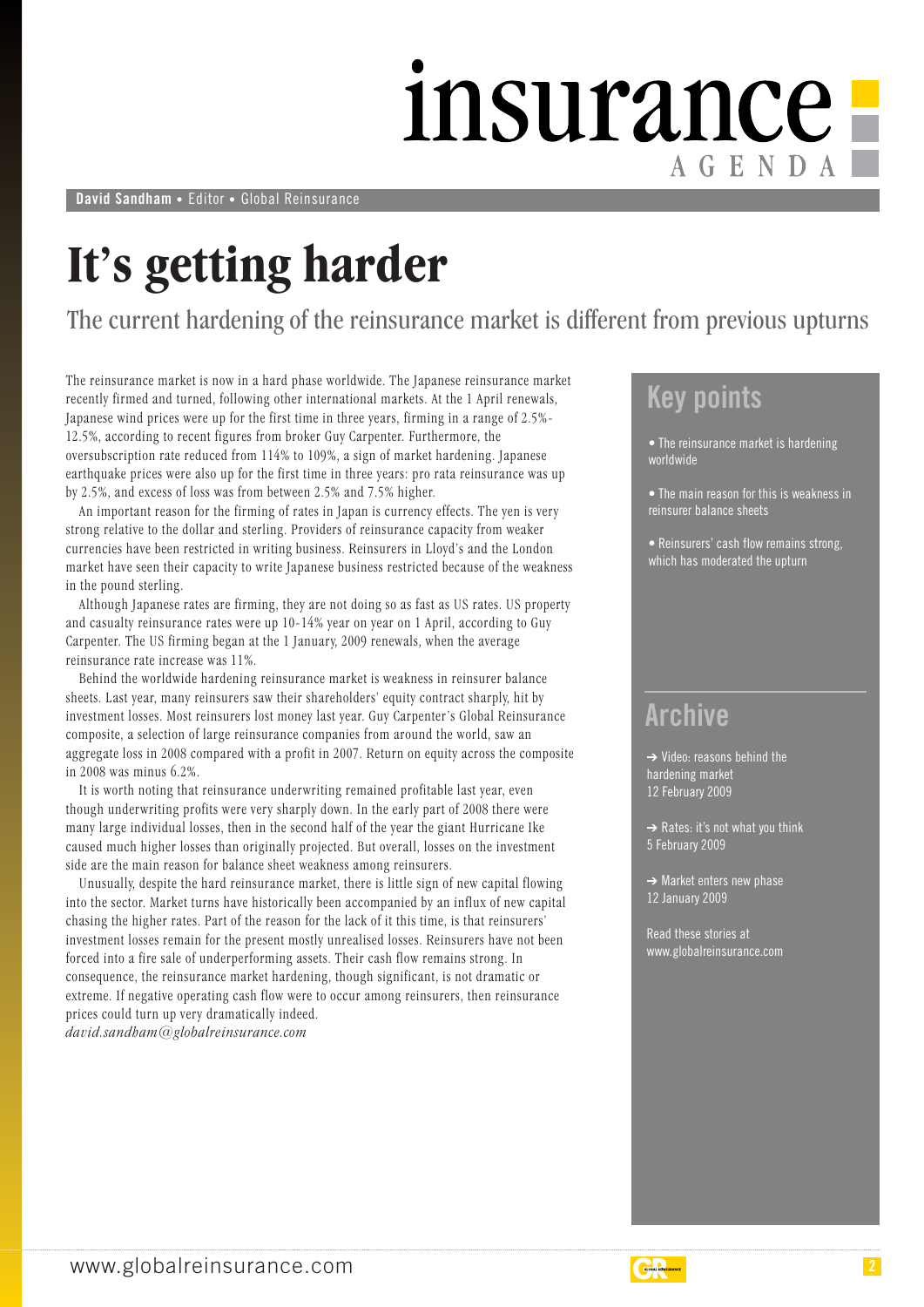### insurance! AGENDA

**Ellen Bennett** • Deputy Editor • Insurance Times

### **A change of form**

The MGA model is evolving as market conditions change

Managing general agencies (MGAs) are big news. For some months now, the major composites such as Norwich Union (NU) and AXA have been publicly critical of the model, threatening to pull capacity. The effects are now starting to be felt, with *Insurance Times* recently revealing AXA's withdrawal from Primary and NU's potential withdrawal in the autumn. NU has also decided to stop providing capacity to Ink, owned by consolidator Giles, from the end of this year.

MGAs flourished in the soft market because they were a means for insurers of widening distribution and gaining market share, even at the expense of profit. They offered the major generalist insurers a route to niche, specialised business and canny brokers saw an opportunity to up their commission levels. Many seized the chance.

But as the market hardens and the economy falls into recession, the big insurers have little motive to back the model. Many MGAs were making a marginal underwriting profit – often because of high commission levels – and this can quickly fall into a loss. The major insurers are now focused on underwriting profitability and are willing to sacrifice volume. Inevitably MGAs have been the first for the chop.

But the model is far from defunct. Innovative brokers still see opportunities. For instance, Giles has expanded its MGA and Oval is looking to launch one.

MGAs of the future are likely to take on one of two forms. The consolidators' MGAs will work with another tier of insurers that remains only too keen to access their huge distribution capabilities.

The consolidators can still offer a lot of value to Lloyd's and the London market, insurers such as Fortis that are developing their UK presence, and smaller insurers such as Groupama and Brit. But these insurers don't have the capacity to handle as much of the consolidators' books as NU and the other composites used to. Managing numerous small relationships would be cumbersome and inefficient for the consolidators. The answer? Bundle all that capacity into a MGA, push large amounts of their book through, cut costs through economies of scale, return a healthy profit.

There is a second model, favoured by some of the Lloyd's brokers and global players. These use operating efficiencies – for example, technology – to cut costs and save the insurers money. These MGAs are not driven by high commissions but by taking a slice of the underwriting profit. The brokers that run them only get paid when their capacity providers make money. This model is likely to survive – with even AXA and NU maintaining a number of such relationships.

*ellen.bennett@instimes.co.uk* 

#### **Key points**

• Managing general agencies were popular with insurers during the soft market

• Major insurers are now withdrawing capacity as the market hardens

• But there are still opportunities for MGA business models

• MGAs can be attractive to smaller and specialist insurers

• The remuneration model underpinning MGAs will also evolve

#### **Archive**

➔ Consolidators back MGAs despite insurer snub 19 March 2009

 $\rightarrow$  Days numbered for MGAs 4 March 2009

➔ Norwich Union set to follow AXA in pull-out from PBS 5 March 2009

➔ Willis lines up Mitsui and Brit for MGA panel 4 September 2009

Read these stories at www.insurancetimes.co.uk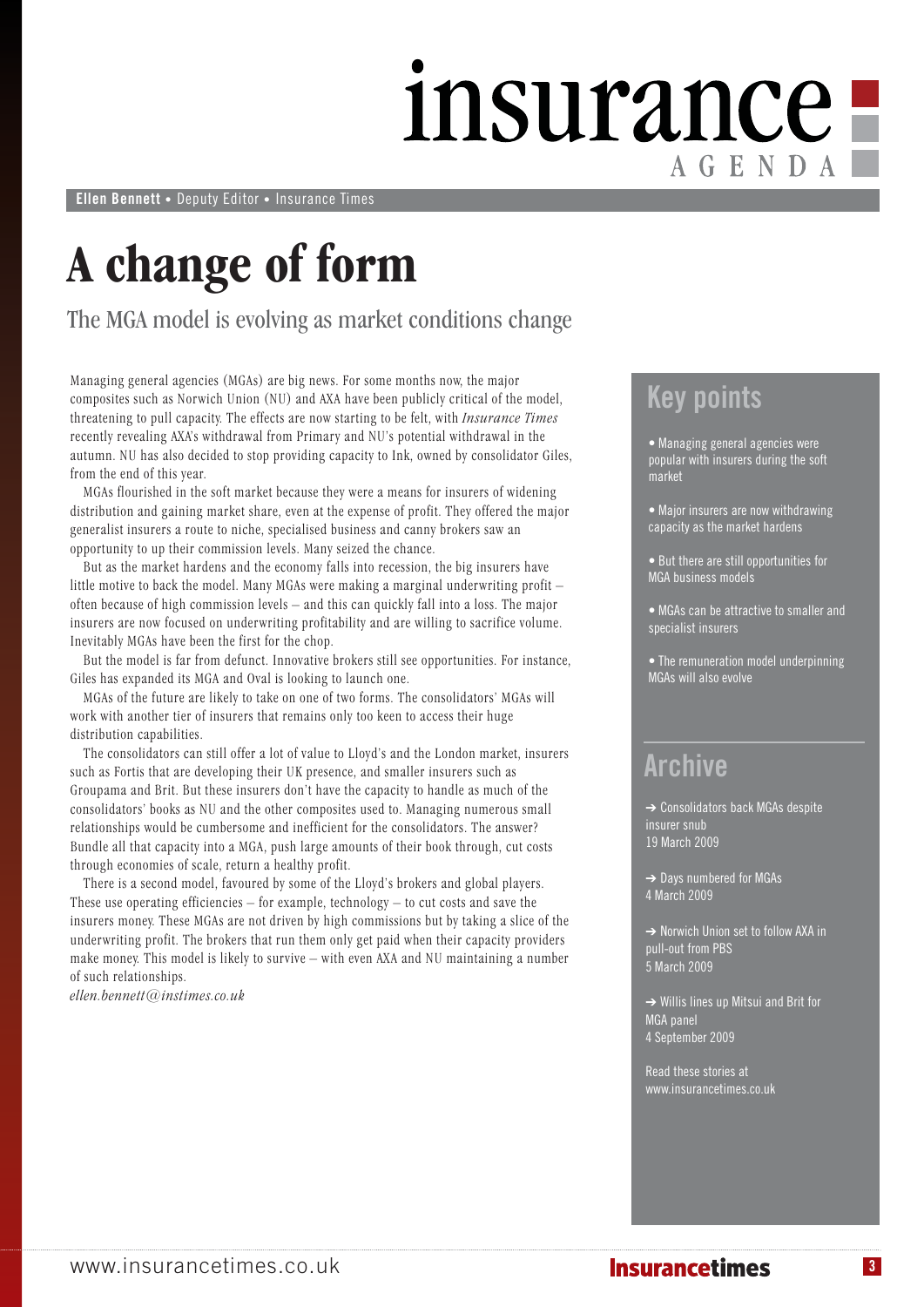### insurance AGENDA

**Nathan Skinner** • Associate Editor • Strategic Risk

### **For fools rush in…**

#### Global brokers should think twice before cutting risk consulting services

Global insurance brokers should wield their cost-cutting axes carefully because if they sever risk services to corporate clients, they may not get that business back.

Faced with a global economic downturn brokers are suffering along with everyone else. This year, the big three global brokers have announced ambitious cost-saving initiatives.

Staff costs are one of the biggest expenses. In April, Aon said it would slash its contributions to employee pension plans and reduce the sums it pays some employees in bonuses. At the time, Aon said: "No stone is being left unturned during 2009 to drive out further cost." Marsh hacked about 1,900 jobs in 2008 and outsourced another 900. While Willis chief executive Joe Plumeri offered staff the option of taking unpaid leave.

These initiatives come amid declining results. Aon posted a 35% drop in net income to \$123m for the third quarter of 2008. Willis' fourth-quarter net income also declined 35% to \$62m. Marsh's job cuts helped the broker report better than expected fourth quarter earnings. But net income still fell 6% to \$80m.

Since October 2008 all of the global brokers have seen their share prices slide: Aon's stock price has fallen 6.5%, Marsh has dropped 30% and Willis shares have slid 10%.

Their performance is a major concern for risk managers. Brokers, in an effort to reduce expenditure, may be tempted to cut the risk consulting services they offer big corporates. Marsh has already admitted that it plans further spending cuts in its consulting units. But this would not be a wise move for brokers.

In the current tough climate, the risk management profession is under pressure to prove how it adds value. Companies won't want to outsource services that they can do themselves in-house. And risk managers are eager to take on more responsibility in order to avoid the axe themselves. That means that what brokers choose not to do, internal risk managers will snap up.

The downturn gives risk managers a major opportunity to add value to their organisations. Risk managers can save their company money by driving down the total cost of risk through loss prevention initiatives, accelerating the closure of claims and insurance programme optimisation. These activities are more important than ever now and successful companies will be putting more emphasis on them. Brokers can help them do this with advice and by doing some of the legwork. Rather than backing away, the clever ones will continue to provide these services to help risk managers.

If brokers want to retain good relationships with their corporate clients, they should be careful not to withdraw help when it is needed most. If they do, they may never see those clients again.

*nathan.skinner@strategicrisk.co.uk*

#### **Key points**

• Brokers are suffering along with everyone else during the economic downturn

• They may be tempted to cut the risk services that they offer major corporates

• But they should be careful what services they decide to cut

• Risk managers, looking to prove how they add value, will snap up the services that brokers choose not to offer

• Brokers might find that they lose business, which will be tough to win back

#### **Archive**

➔ Downturn forces Aon to cut pension contributions 7 April 2009

 $\rightarrow$  Willis asks employees to take unpaid leave in bid to cut costs 24 March 2009

**→** Sears Tower in Chicago is renamed after Willis 12 March 2009

**→ Aon launches cost reduction initiative** 5 March 2009

- ➔ Marsh pays 20c dividend 22 January 2009
- **→ Marsh launches five new products** 10 November 2008

Read these stories at www.strategicrisk.co.uk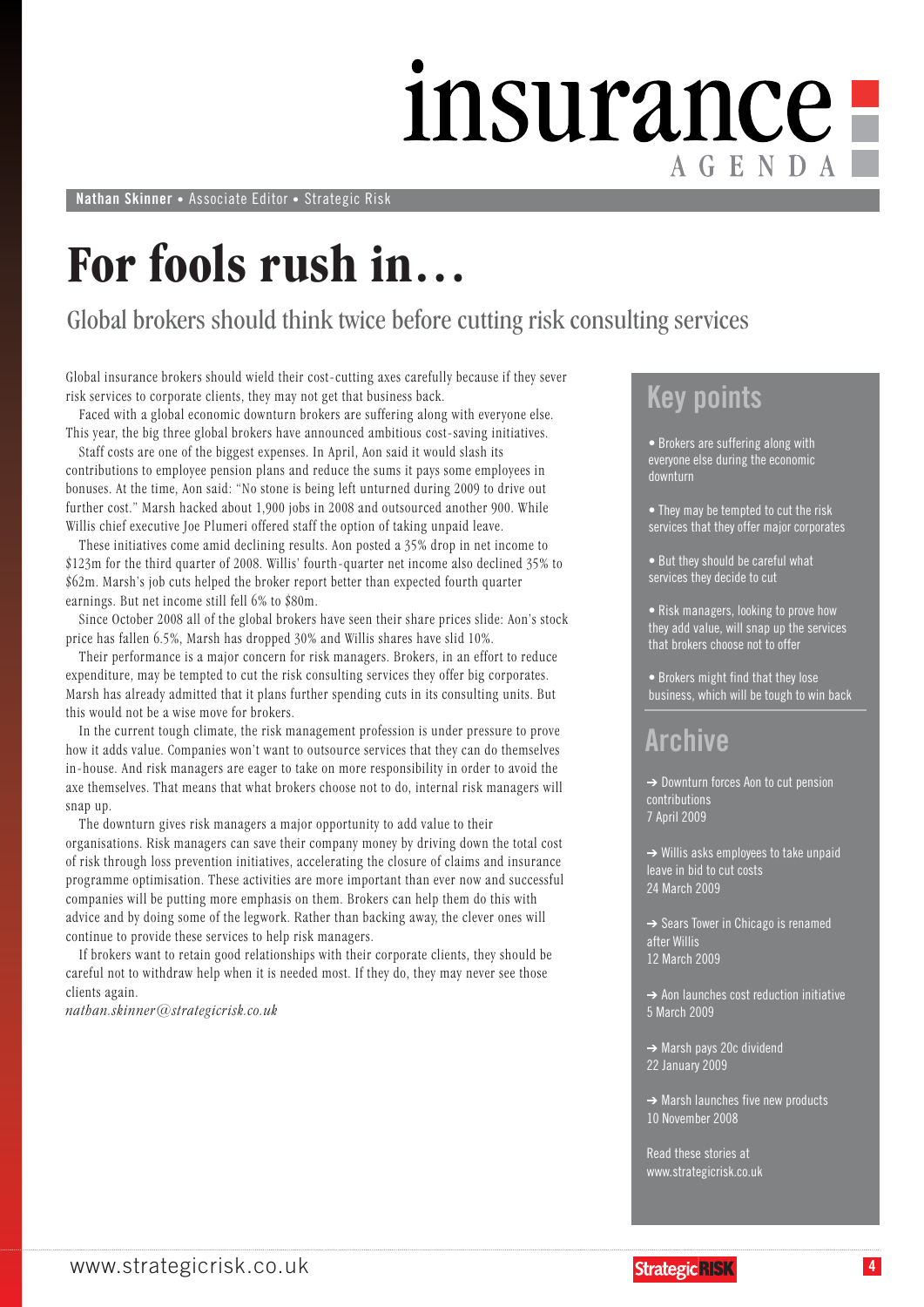### insurance<sup>1</sup> AGENDA

**David Sandham** • Editor • Global Reinsurance

### **Fault lines**

#### Crackdown on tax havens is a way of diverting blame for financial crisis

On 2 April the leaders of the G20, the world's most powerful nations held a summit in London with the avowed aim of addressing the world economic crisis. One of their main pledges was "to take action against non-cooperative jurisdictions, including tax havens". The G20 leaders threatened to hit havens with a "toolbox" of "effective counter measures", including withholding taxes, reviewing tax treaty policy, and putting pressure on development banks and aid programmes.

Although attacking tax havens was by no means the G20's only measure, the importance world leaders attach to it is indicated by the length of their statement on it: in their "declaration on strengthening the financial system", it was the second longest of eight statements.

Anti-tax haven rhetoric has also been a common feature of recent statements by US treasury secretary Timothy Geithner, UK prime minister Gordon Brown, German chancellor Angela Merkel and French president Nicolas Sarkozy. At the London summit, Sarkozy reportedly wanted a list of tax havens to be published by the G20 itself, but when China demurred, President Obama brokered a compromise under which the OECD would publish the list and the summit refer to it.

The OECD, in the scramble to get its list published on time, did not initially include the phrase "tax havens" but quickly replaced it by a new version including the controversial phrase (the jurisdictions concerned prefer the phrase "offshore financial centres"). The purpose of publishing the list was clear: to name and shame. Some jurisdictions on the list have complained that they were given no notice of their unwelcome inclusion.

Of course, the truth is that offshore financial centres had very little to do with the world economic crisis. The financial crisis was not caused offshore. It was caused by speculation by banks and investors onshore: in New York, London, Paris and Frankfurt – the financial centres of the G20 nations. However, politicians enjoy having someone else to blame, and they like it especially well if that someone is weaker and smaller than they are. The offshore financial centre nations, generally small island territories, have become scapegoats.

Every government has a right to set its own fiscal policy. The presence of low tax regimes in the world economy has the beneficial effect of helping to keep taxes down. The reinsurance industry in Bermuda (one of the jurisdictions named and shamed) is vital to the world insurance industry, and has protected the US from property catastrophe losses for many years. Bermuda may be moved off the OECD's list soon, however. In April, Bermuda signed Tax Information Exchanging Agreements (TIEA) with seven Nordic countries and New Zealand; a further TIEA with Germany is expected which will bring the total to 12, the magic number required by the OECD. The OECD indicates that it will update its list as jurisdictions fulfill its criterion.

The politicians' dislike of offshore finance predates the financial crisis. President Obama, his chief of staff, Rahm Emanuel, and his chief economic adviser, Lawrence Summers, have all been long-standing critics of tax havens. The financial crisis has given them the excuse they need. And of course they need the cash. The US Treasury Department is desperate to find revenue wherever it can to pay the mounting bill for the economic crisis. The US government is estimated to be spending and lending about \$10trn on bailout and economic stimulus programmes. The warning is clear: over the next few years, expect tough US legislation against offshore financial centres.

*david.sandham@globalreinsurance.com*

#### **Key points**

• The G20 nations have pledged to crack down on tax havens

• However, offshore finance was not to blame for the financial crisis

• Despite this, offshore centres are likely to be hit by tough US legislation

#### **Archive**

 $\rightarrow$  Offshore myth 14 April 2009

➔ OECD's 'tax havens' list criticised 7 April 2009

➔ Don't blame offshore 5 March 2009

➔ Brown calls for offshore to be outlawed 5 March 2009

Read these stories at www.globalreinsurance.com